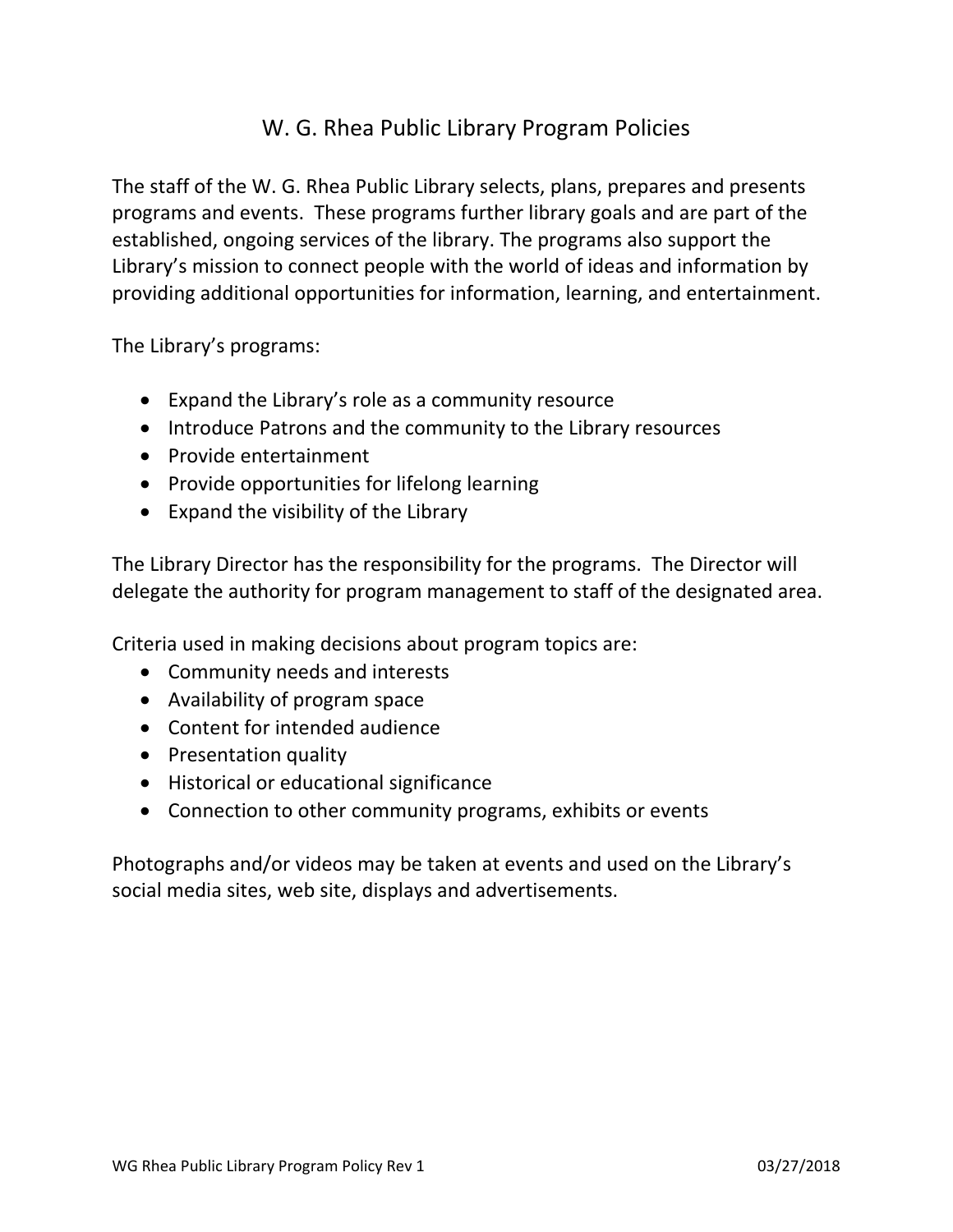## **CHILDREN PROGRAM POLICIES**

Most programs and events planned, promoted, or sponsored by the Library are free of charge. Programs may be designed for a specific age or grade level and the attendance may be limited to a specifically described audience. This is enables the event:

- 1) Not to exceed capacity of rooms
- 2) To ensure the audience matches the specifically described characteristics.
- 3) To allow the presenter to make preparations for each individual Attending

If registrations it will be completed on the first come, first served basis for the described audience. If programs are not filled, the library will make an effort to include those on a waiting list.

Library programs may be completed off‐site or by request from groups or area schools. These programs are selected and presented by the library staff, but outside speakers and presenters may be invited to provide programing sponsored by the library.

Children, 12 years of age or younger, must be accompanied by adult parent, or adult guardian to attend programs. Children left unattended and/or not picked up at end of the program or closing time of the library and/or where guardians cannot be contacted by phone will be taken to the Paris Police Station across the street from the library.

## **OTHER PROGRAMS**

No individual or organization, who presents a program at the library for public attendance, is allowed to sell their product or services, or collect demographic data of the attendees during their presentation or during their time at the library. Authors or performers, who come to speak about books they have authored or perform songs they have written or performed on video or audio are exempt. Before or after the presentation, the author or performer, or his/her representative may unobtrusively sell copies of the published or recorded work or educational materials. Any Presentation given at the library does not constitute